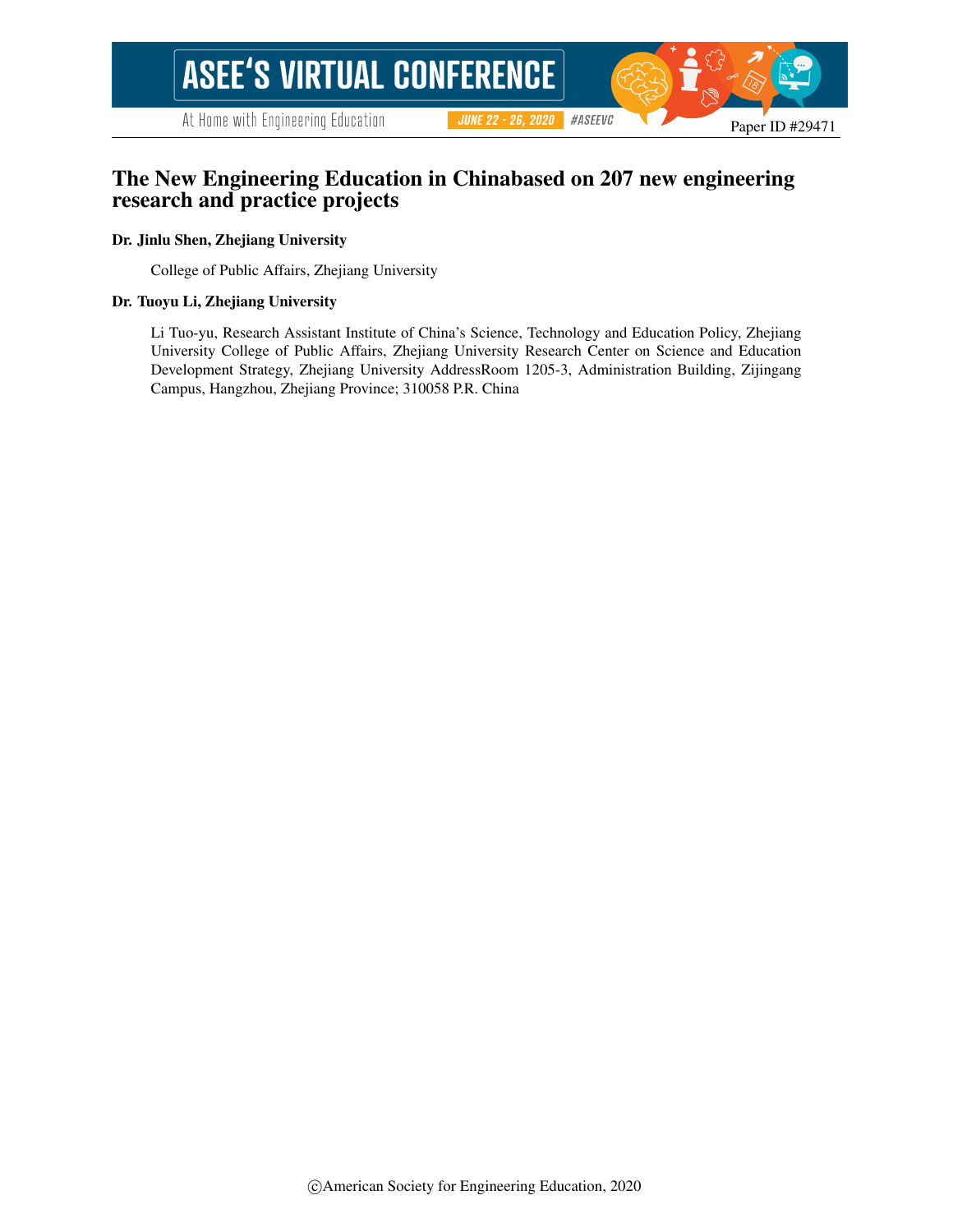# **The New Engineering Education in China: Based on 207 New**

# **Engineering Research and Practice Projects**

### **Abstract**

Under the background of accelerating new industrial revolution, China's higher engineering education is in urgent need of cultivating a group of innovative talents in engineering science and technology. In order to improve the quality of engineering education, China proposed the "New Engineering Research and Practice Project" in June 2017. This study attempts to conduct a system review based on the 207 projects of the top engineering universities in China's New Engineering Research and Practice Project. It discovered the common key issues such as mechanism, ability, and discipline issues that are raised in the existing projects, in the meanwhile discussed how to meet industry demand in the process of new engineering construction. The research findings are as following: (1) The commonness of programs' schemes is emerging. In terms of mechanism construction, the mechanism of collaborative education receives the most attention, while the cultivation of soft ability and engineering innovation ability are focused most in terms of the talent ability; (2) Most of the construction plans are aimed at the transformation of traditional disciplines, and there is little construction of corresponding disciplines for national key industries such as energy conservation, environmental protection and new materials; (3) The overall design of the project somewhat lacks innovation and features, and certain construction schemes are similar with minor differences, failing to effectively combine the advantages of universities and disciplines to serve local industries and truly show its characteristics.

## **1 Introduction**

As cutting-edge technologies such as artificial intelligence, big data, and cloud computing gradually make technological breakthroughs, the new round of scientific, technological, and industrial revolution led by the intelligent industry provides important strategic opportunities for the accelerated development and transformation of higher engineering education in the world, China's higher engineering education reform and development has stood at a new historical starting point.**[1][2]** In order to improve the quality of engineering education and accelerate the progress of China from a major engineering to a powerful engineering education country, China launched the "Excellent Engineer Education Training Plan" in 2010. The Ministry of Education of the People's Republic of China established the CDIO engineering education alliance in 2016, with 105 universities joining.

In June 2017, Lin Huiqing, the vice minister of Ministry of Education of the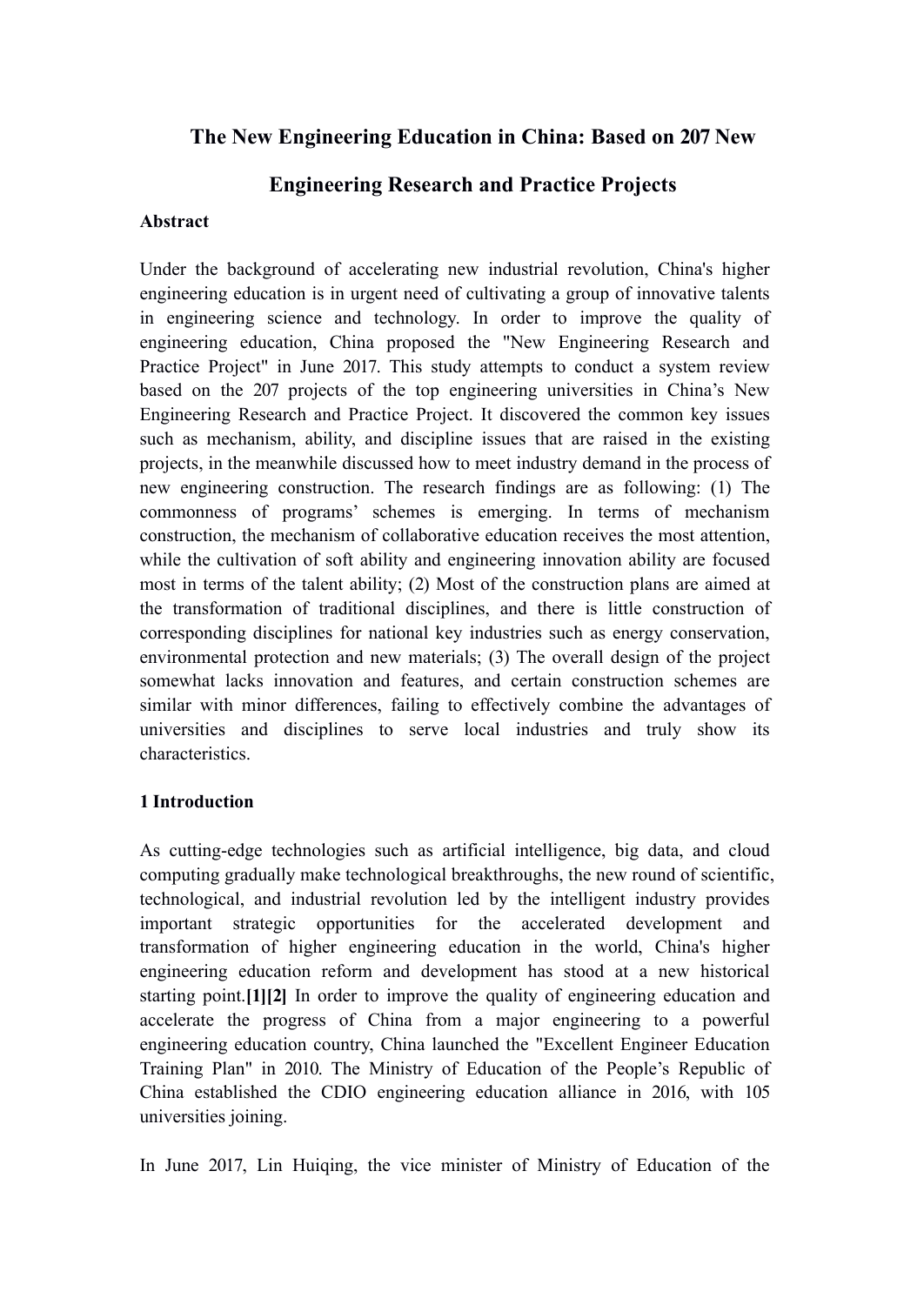People's Republic of China, pointed out that "Universities should take the initiative to serve national strategic needs and industrial enterprises, to accelerate the construction and development of new engineering, and to create an upgraded version of 'Excellent Plan'". Ministry of Education then launched the "Excellent Engineer Education and Training Plan 2.0", namely "the New Engineering Research and Practice Project". Three policies mainly guide the construction of new engineering projects in China, which are "Fudan Consensus", "Tianjin University Action" and " Beijing Guidance", and are called a trilogy of new engineering projects."Fudan Consensus" was the first initiative to start the new engineering research and practice project."Tianjin University Action" further defined the direction development, and "Beijing Guidance" set up a new engineering research and practice expert group. Based on this structure, the new engineering research and practice project became an essential clue throughout the trilogy of new engineering construction in China. In early 2019, Tsinghua university launched its engineering development program, which focuses on innovating academic ideas and leads technological development, laying emphasis on strengthening basic engineering research, promoting interdisciplinary study, and improving engineering education.

According to the different functions played by Chinese universities in engineering education, universities are divided into three groups: top engineering universities, comprehensive universities, and local universities. Top engineering universities play a major role in engineering technology innovation and industrial innovation, and comprehensive universities play a leading role in giving birth to new technologies and industries, while local universities play a supporting role in regional economic development and industrial transformation and upgrade.**[3]** As a university with traditional engineering characteristics and industry characteristics, top engineering universities have strong overall strength in leading technology research and development advantages, and close relationship with the industry. Comprehensive universities mainly rely on their own advantages such as multi-disciplinary nature, solid basic disciplines, and diversity of resource allocation, which promote the extension of applied science to engineering in the phase of development of new technologies and new industries in the future. Local universities are characterized by based on the regions and supported by local resources, with the integration of production and education as their main advantage.**[4]** Top engineering universities are more closely connected with industries compared with comprehensive universities, while the basic research of their engineering superiority is more solid compared with local universities. The paper uses a system review method to proceed text analysis through 207 projects of top engineering university group in the new engineering research and practice project. We found out common issues focused in the existing projects and explored how to actively dock industry demand across the border from education and promote personnel training. We expect to outline the innovation of the collaborative production and education practice teaching mode in the Chinese engineering education reform, and give suggestions for the construction of the second round of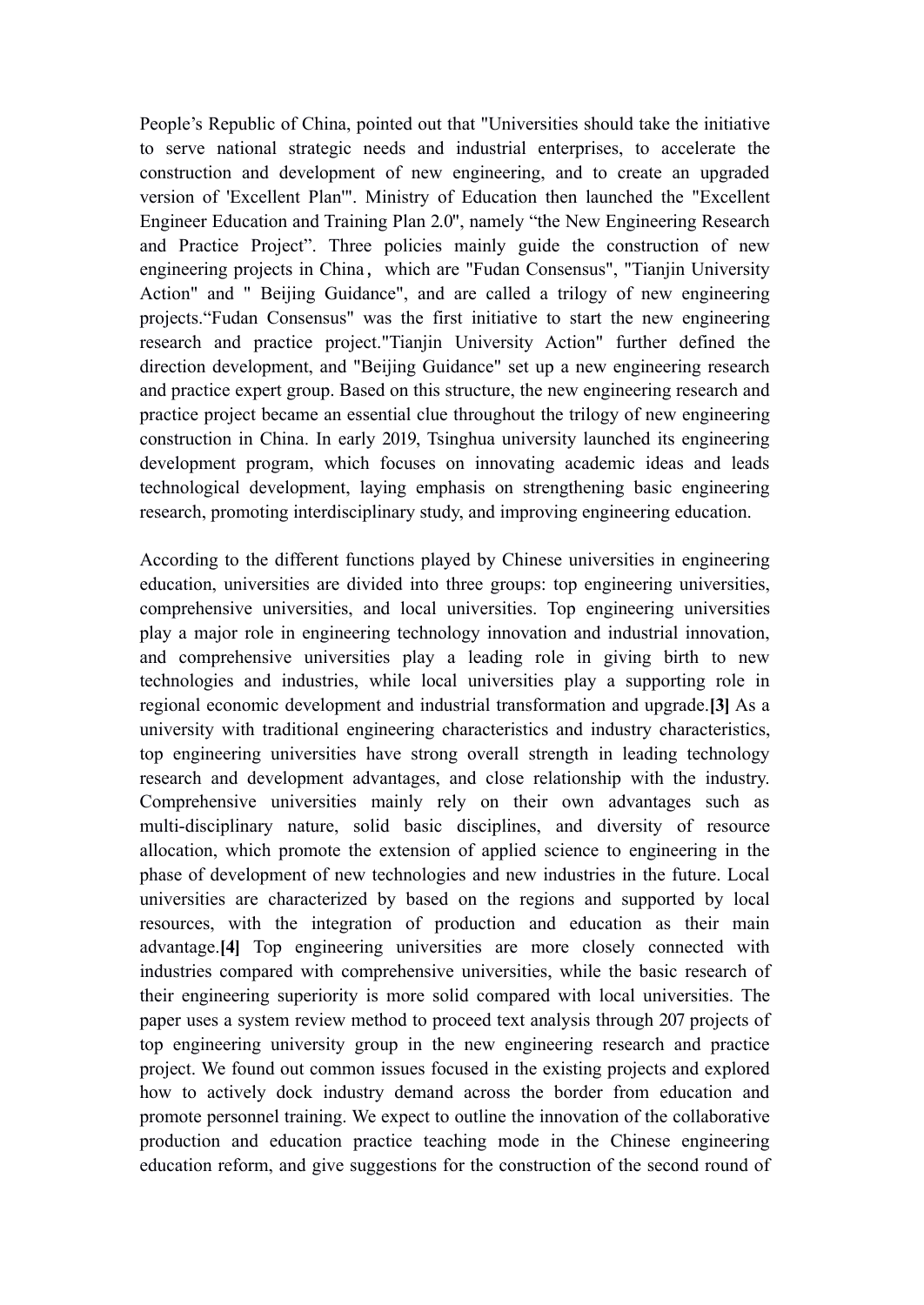new engineering research and practice projects.

## **2 Background**

At the end of 20th century, international engineering education reform was surging. Return to Engineering Practice, STEM Education, Engineering Integrative Education, Engineering With a Big E, An Integrative & Holistic Engineering Education, CDIO, Holistic Engineering, Systematic Engineering, Engineering Education as a Complex System, Engineering Education Ecosystem, and other concepts have been proposed successively, all of which reflect the international development trend of innovative engineering education.**[5]** With the gradual technological breakthroughs in cutting-edge technologies such as artificial intelligence, big data, cloud computing and quantum information, the new round of technological revolution, industrial revolution, and innovation revolution led by intelligent industry is gradually showing a trend of integrated development, therefore future-oriented engineering and technology talents training has become a global urgent need.

In the process of continuous innovation of engineering education, the ability requirements of engineering talents are also progressing, and the definition of ability scope is becoming more and more extensive. Early training of engineering talent was more practical, and many institutions developed engineering courses to help develop individuals with more practical skills needed by industry, even as engineering projects became more theoretical.**[6]** The University of Michigan released "Engineering for a Changing World: A Roadmap to the Future of Engineering Practice, Research, and Education" in 2008, which pointed out that engineering changes require engineers to not only master knowledge and skills, but also possess a wide range of comprehensive capabilities and applied research capabilities. The US-based National Academy of Engineering and Engineers Canada have urged engineering educators to supplement technical coursework with multiple domains of professional skills development, which began to infuse leadership education into undergraduate engineering programs**[7]**, and was also concerned about the disconnect between creativity and engineering. Corpley(2015) pointed out that disciplines and majors competed for a limited number of students and continued to drill down into narrow areas of expertise. This over-specialization made it difficult to cultivate students' design ability, creative thinking, and abstract thinking ability in the curriculum. To solve this disjointed phenomenon, an overall reform of engineering education is needed.**[8]**

In China, engineering education and engineering talent training have received extensive attention, but some problems have emerged. There are problems in the training of traditional engineering talents, such as inadequate student engineering practice training, deviation from engineering practice, lack of engineering background of engineering teachers, and obsolete teaching mode. All these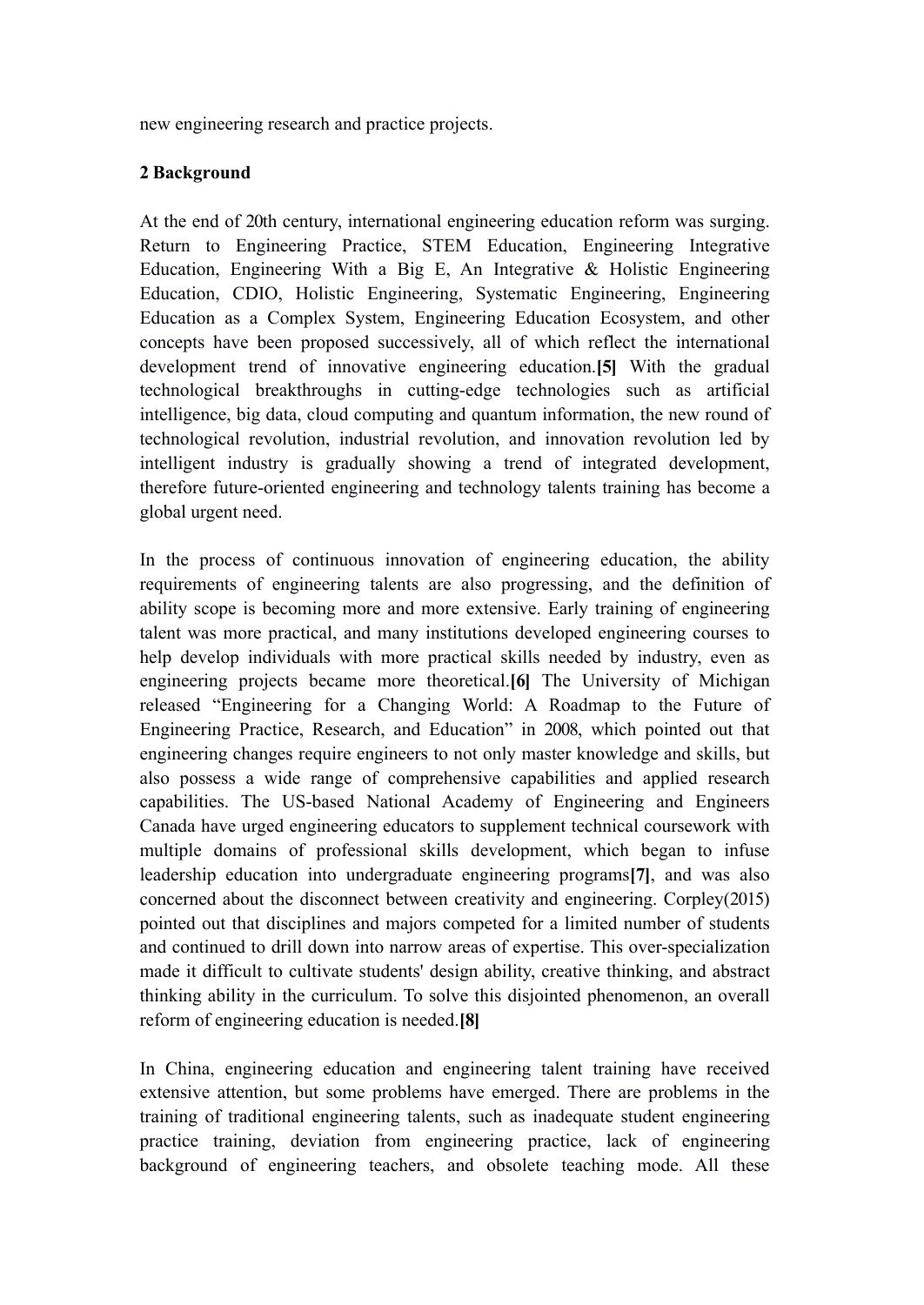problems drive the reform of engineering education.**[9][10]** As an idea of engineering education reform, the essence of new engineering is also the reform of engineering talent training. The new engineering construction aims to cultivate outstanding engineering talents who can meet the needs of the industry, the world, and the future.**[11]** "Fudan Consensus" puts forward three kinds of target talent: technical advantage to cultivate engineering science, technology and industrial innovative talents in top engineering universities, the comprehensive universities to cultivate scientific thick foundation, engineering ability and high comprehensive quality talents, and local universities to cultivate a large number of practical and technical skills talents. Li Deyi, academician of the Chinese Academy of Engineering, mentioned in his speech that China's engineering education should learn from Germany and cultivate senior technical engineering talents with craftsman spirit.**[12]** "Tianjin University Action" emphasizes that engineering students should strengthen their patriotism, global vision, legal awareness and ecological awareness, cultivate design thinking, engineering thinking, critical thinking, and digital thinking, and improve innovation and entrepreneurship, interdisciplinary integration, independent lifelong learning, communication ability, and engineering leadership.**[13]** "Beijing Guidance" stresses the importance of cultivating people with morality and ethics, and strengthens engineering students' sense of patriotism, international vision, rule of law, and ecology and engineering ethics.**[14]** It can be seen that there have been many studies on project construction and talent cultivation of engineering education in China, but there is still a lack of empirical research on the whole engineering education.

### **3 Methodsand analysis**

System reviews, used to promote development in the field of engineering education, have strong potential to become model and seminal publications. We followed steps in conducting a systematic review by Borrego et al. (2014), which is: (1)Deciding to do a systematic review; (2)Identifying scope and research questions; (3)Defining inclusion criteria; (4)Finding and cataloging sources; (5) Critique and Appraisal; (6) Synthesis.**[15]** Justin(2018) adapted and extended the steps, which included (1) Deciding to engage in a systematic literature review; (2) Defining and redefining research questions and sub-questions; (3)Identifying where and how to look for literature; (4)Gathering literature and creating a database; (5) Reading each article, making notes, developing a coding framework, and excluding articles that did not meet the required criterion or that could not be coded; (6) Re-reading each article and applying coding framework; (7) A second coder was trained in and applied the coding framework to five articles and the reliability between the coders was evaluated; (8) Calculating descriptive statistics for developed categories and comparing; (9) Identifying what the results indicate, and tying results to the literature; (10)Writing an overview of the research findings.**[16]** We referred these two studies and suggested the system steps as following: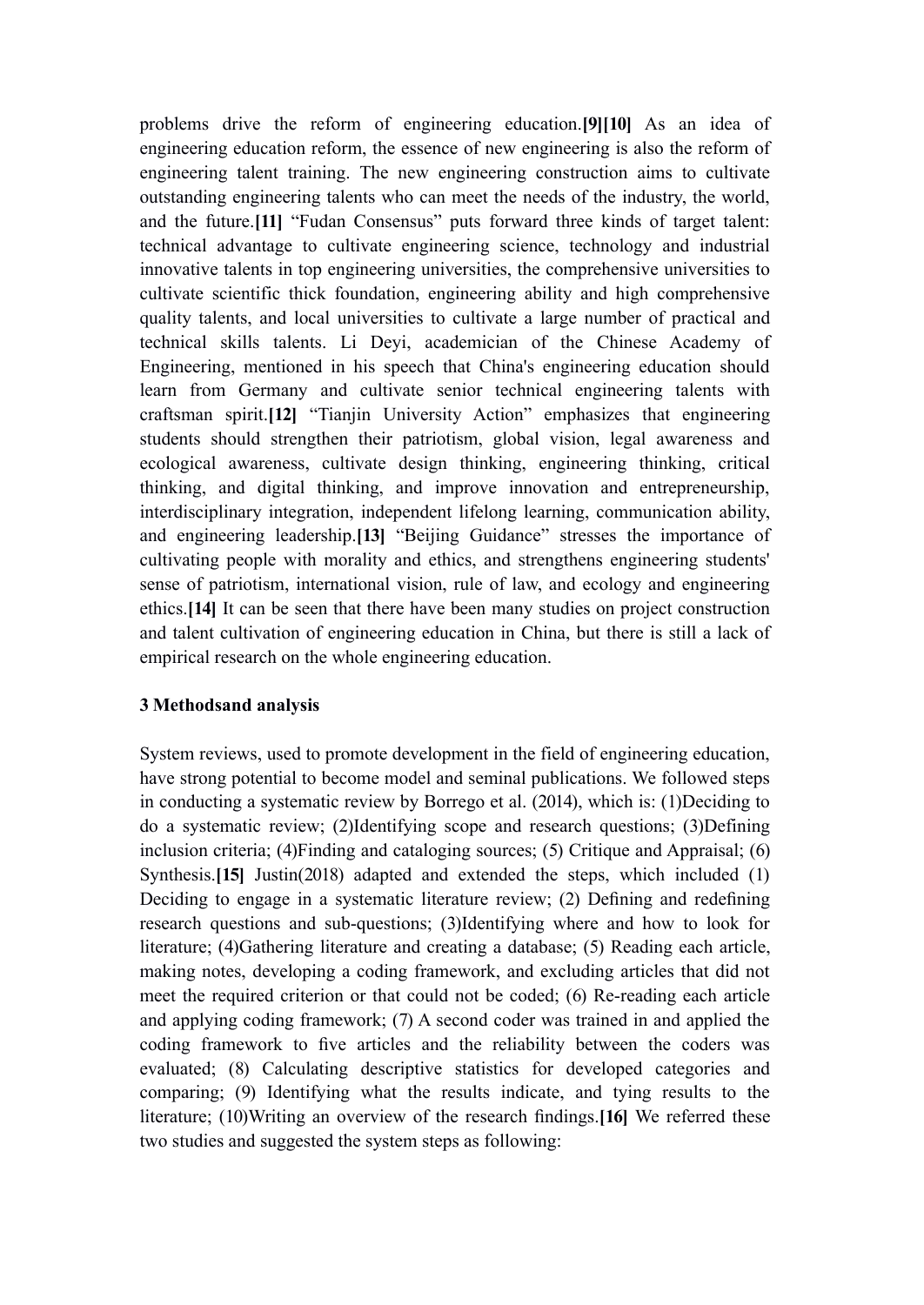(1)Reviewing: Review and decide to do a system literature review

(2)Defining: Identify and define research questions

(3)Cataloguing: Catalogue sources and create a database

(4) Developing: Read each project declaration and develop a coding framework

(5) Applying: Re-read the project declarations and apply the coding framework

(6) Checking: Coders check each other's workout and evaluate the reliability between the coders

(7) Quantizing: Quantize descriptive statistics

(8) Identifying: Identify what the results indicate and synthesis

# **3.1 Defining**

There is a lack of empirical research on engineering education research in China currently. We tried to explore the path of production-teaching integration and curriculum system in engineering education by systematically analyzing the existing research and practice projects in Chinese engineering education. Specifically, the following research questions guided the study:

The main research question is: "what are the common key issues that Chinese engineering educators are most concerned about? ". The secondary research questions are: "What has been the construction of engineering education mechanisms concerning about the new engineering in China?", "Which aspects of the new engineering research and practice projects of top engineering university group pay most attention to cultivate students' abilities?", "Which traditional engineering disciplines do the projects focus on?", and "Which emerging engineering disciplines do the projects focus on?".

## **3.2 Cataloguing**

The study utilized 207 projects of top engineering university group, which contains 43 universities across China in the new engineering research and practice project. Among them, the universities with the largest number of projects to be identified are Tianjin University, Zhejiang University, Beihang University, and Harbin Institute of Technology, which run 9 projects, 8 projects, 7 projects, and 7 projects respectively. Table 1 shows the basic information of the database.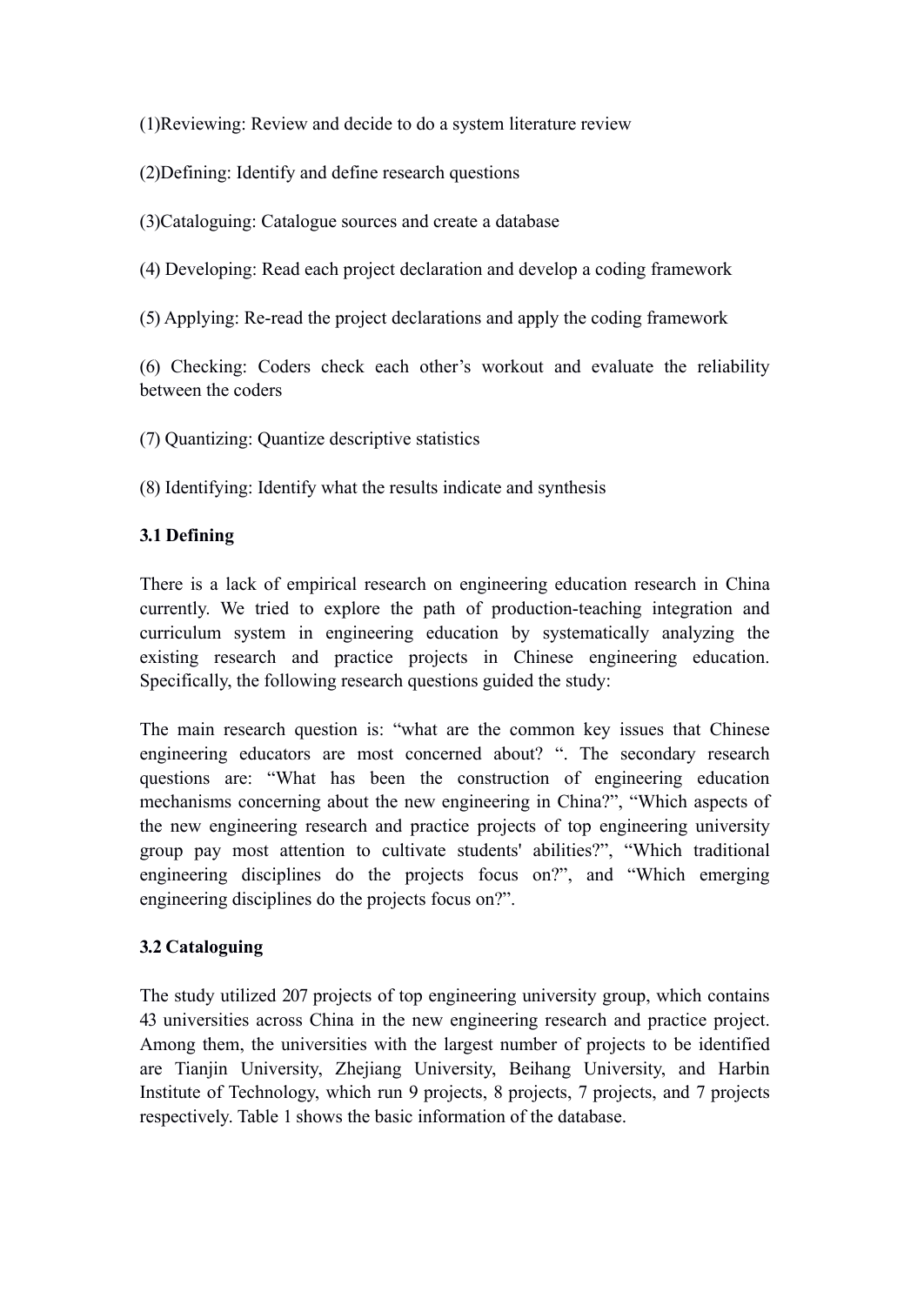| Ranking | University                      | Province       | Number of projects |
|---------|---------------------------------|----------------|--------------------|
| 1       | <b>Tianjin University</b>       | Tianjin        | 9                  |
| 2       | Zhejiang University             | Zhejiang       | 8                  |
| 3       | Beihang University              | Beijing        |                    |
| 3       | Harbin Institute of Technology  | Heilongjiang   |                    |
| 5       | Xi'an Jiaotong University       | Shanxi         | 6                  |
| 5       | Shanghai Jiao Tong University   | Shanghai       | 6                  |
| 5       | Southeast University            | Jiangsu        | 6                  |
| 5       | Beijing Institute of Technology | Beijing        | 6                  |
| 5       | Dalian University of Technology | Liaoning       | 6                  |
| 5       | Tsinghua University             | <b>Beijing</b> | 6                  |
| 11      | Harbin Engineering University   | Heilongjiang   | 5                  |
| 11      | Hohai University                | Jiangsu        | 5                  |
| 11      | Tongji University               | Shanghai       | 5                  |

*Table 1. Basic Information of the projects*

# **3.3 Developing**

In the process of specific operation, the relevant text of the study was first read, and the initial coding analysis of 207 project declaration documents was conducted to generate the coding framework. Therefore, the coding scheme is deductive and inductive, that is, "learning from previous achievements and independent innovation". Deductive codes involves preconceived coding concepts. Examples included Zhao's(2010) findings for postgraduate training mechanism, such as: (1)Organization and management mechanism, (2)Competitive incentive mechanism<sup>[17]</sup>; Lu's(2018) findings for training path of engineering talents, such as: (1)Faculty construction mechanism, (2)International cooperation mechanism. On the contrary, inductive codes concepts are mainly based on the extraction of key statements and preliminary coding analysis of text.**[18]**

# **3.4Applying**

The three authors first formed the key statement extraction work of 69 projects in the form of "labeling". Author 2 and author 1 discussed repeatedly, formed the coding framework through deductive coding and inductive coding, and reviewed and amended the framework with author 3 in a meeting, adding some open coding options. Then, the authors reformed the open encoding of each text under the new encoding framework(See Table 2). Upon completion, the coding framework included 8 categories with 33 binary items, not including study overview information.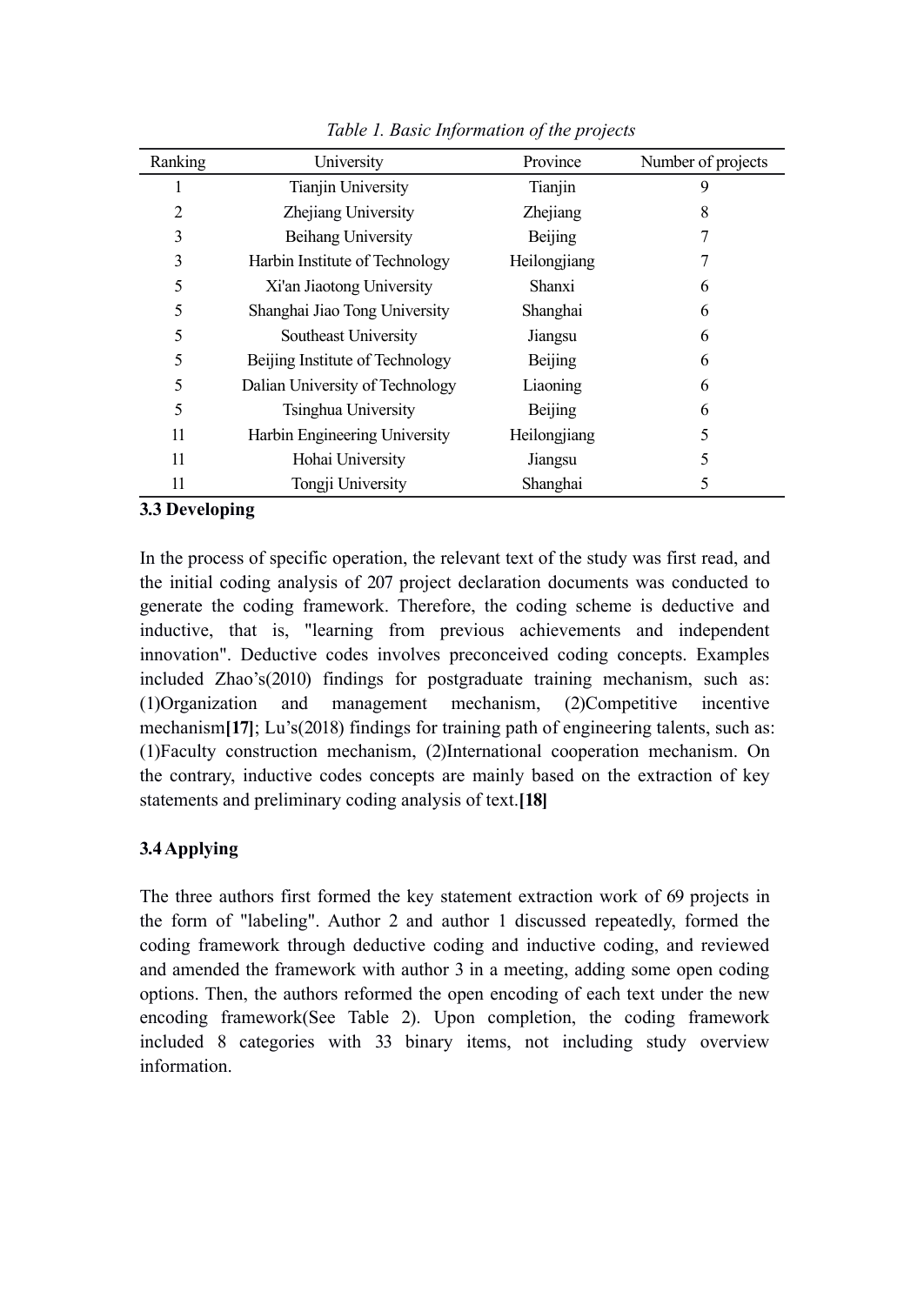| Category                                        | Item                                                                                                                                                                                                                                                                                                                                                                                                                                                                                                                                                                                          |
|-------------------------------------------------|-----------------------------------------------------------------------------------------------------------------------------------------------------------------------------------------------------------------------------------------------------------------------------------------------------------------------------------------------------------------------------------------------------------------------------------------------------------------------------------------------------------------------------------------------------------------------------------------------|
| 1. Emerging engineering<br>construction process | Resource sharing mechanism<br>Practical training mechanism                                                                                                                                                                                                                                                                                                                                                                                                                                                                                                                                    |
| 2. Emerging engineering<br>construction content | Cross cultivating mechanism<br>Uniting cultivating mechanism<br>Cooperative education mechanism                                                                                                                                                                                                                                                                                                                                                                                                                                                                                               |
| 3. Emerging engineering<br>construction support | Organization and management mechanism<br>Evaluation and assessment mechanism<br>Faculty construction mechanism<br>International cooperation mechanism                                                                                                                                                                                                                                                                                                                                                                                                                                         |
| 4. Practicalness                                | Professional basic ability<br>Practical ability                                                                                                                                                                                                                                                                                                                                                                                                                                                                                                                                               |
| 5.Comprehensiveness                             | Systematic thinking ability<br>Soft ability                                                                                                                                                                                                                                                                                                                                                                                                                                                                                                                                                   |
| 6. Innovativeness                               | Engineering innovation ability<br>Computational ability<br>Active learning ability                                                                                                                                                                                                                                                                                                                                                                                                                                                                                                            |
| 7. Emerging engineering<br>disciplines          | Artificial intelligence<br>Intelligent manufacturing<br>Big data<br>New materials engineering<br>New bioengineering                                                                                                                                                                                                                                                                                                                                                                                                                                                                           |
| 8. Traditional engineering<br>disciplines       | Electronic Information& technology of Instrumentations<br>Mechanical engineering<br>Aviation and space& traffic transportation<br>Mining engineering & geology & geomatics<br>Civil engineering & ocean engineering<br>Computer engineering & Software engineering<br>Energy engineering & electrical engineering<br>Materials engineering & chemical engineering<br>Environmental engineering& Light chemical Engineering<br>Bioengineering& Pharmaceutical engineering<br>Food engineering & Eagroforestry<br>chemical engineering<br>Safety engineering& Armament technology<br>Automation |

# *Table 2. Overview of coding framework*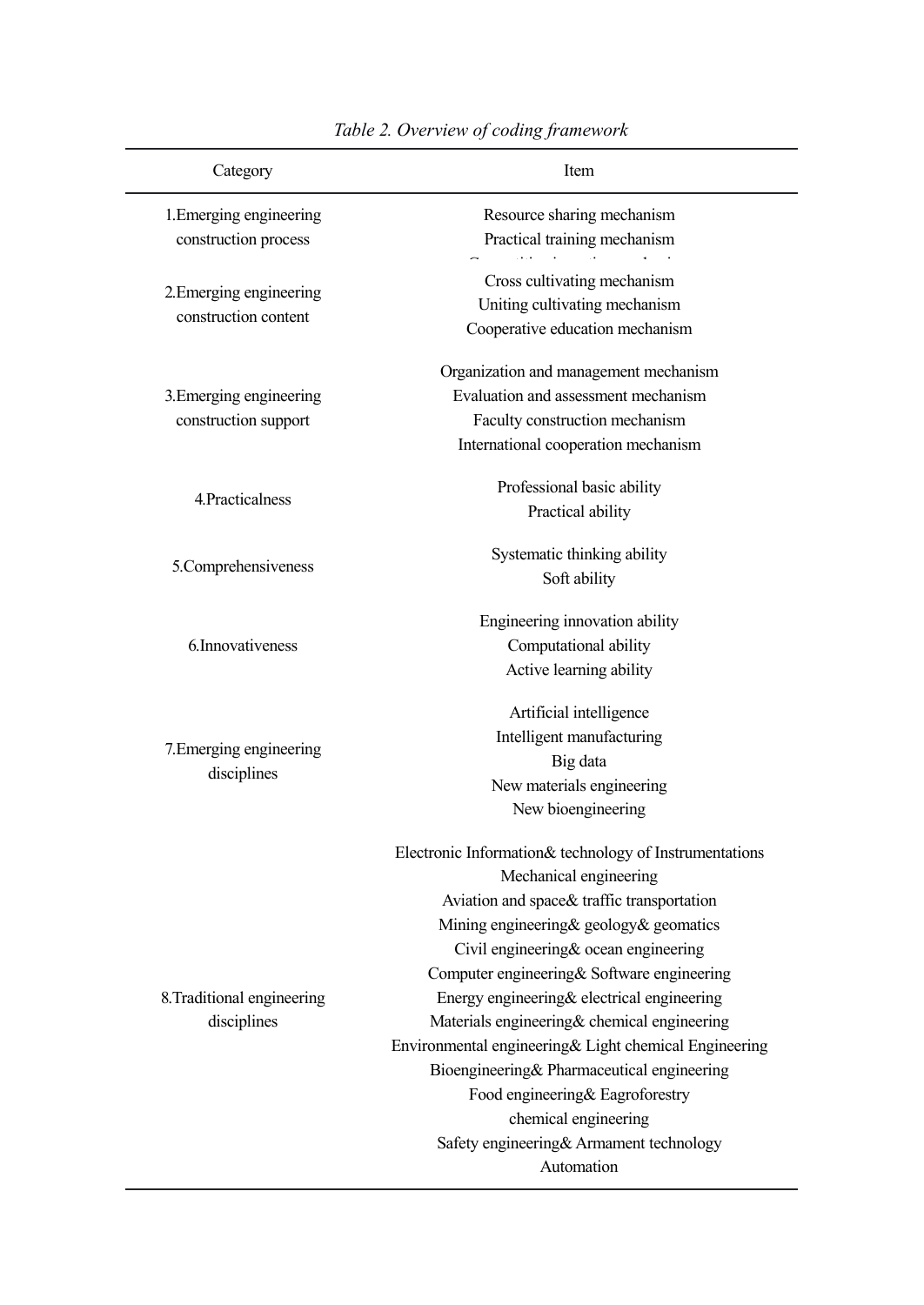## **3.5 Checking**

The three authors exchanged the new coding results, from which each author randomly selected 10 items for "triangulation", that is, author 1 checked author 2's coding work, author 2 checked author 3's coding work, and author 3 checked author 1's coding work. Author 1 calculated and reviewed the consistency level, which was at 92.5% agreement at this stage. At last, the authors discussed the coding controversy at the next meeting, reached a consensus and revised the original code.

## **3.6 Quantizing**

The initial secondary question addressed is, "what has been the construction of engineering education mechanism concerning about the new engineering in China?". The most frequent mechanism showed is cooperative education mechanism, which means two or more of governments, universities, enterprises, and other entities working together to promote the integration of science and education, industry and learning, and university-enterprise cooperation. It was 109 times, accounting for more than half of all projects. For instance, Dalian Maritime University has learned from the European "sandwich" engineering education model, and formed a "3+1" joint training model with three years of study in school and one year of practical study in enterprises. Hohai University, in association with the Ministry of Transport, the Export-import Bank of China, China Communications Construction Group co., LTD., has established a comprehensive education development and training complex involving politics, production, study, research and finance.

The practical training mechanism accounts for the second largest proportion, with a frequency of 98. For instance, in the major of agricultural water conservancy engineering, China Agricultural University based on "reverse design/positive construction" design concept, has established the whole process of engineering practice "training objectives - learning outcomes - course system" of the logical relation matrix, constructed of a station network, and selected leading companies in the field of agricultural water conservancy as well as a number of dynamic engineering construction and after-building management site as of engineering practice education base.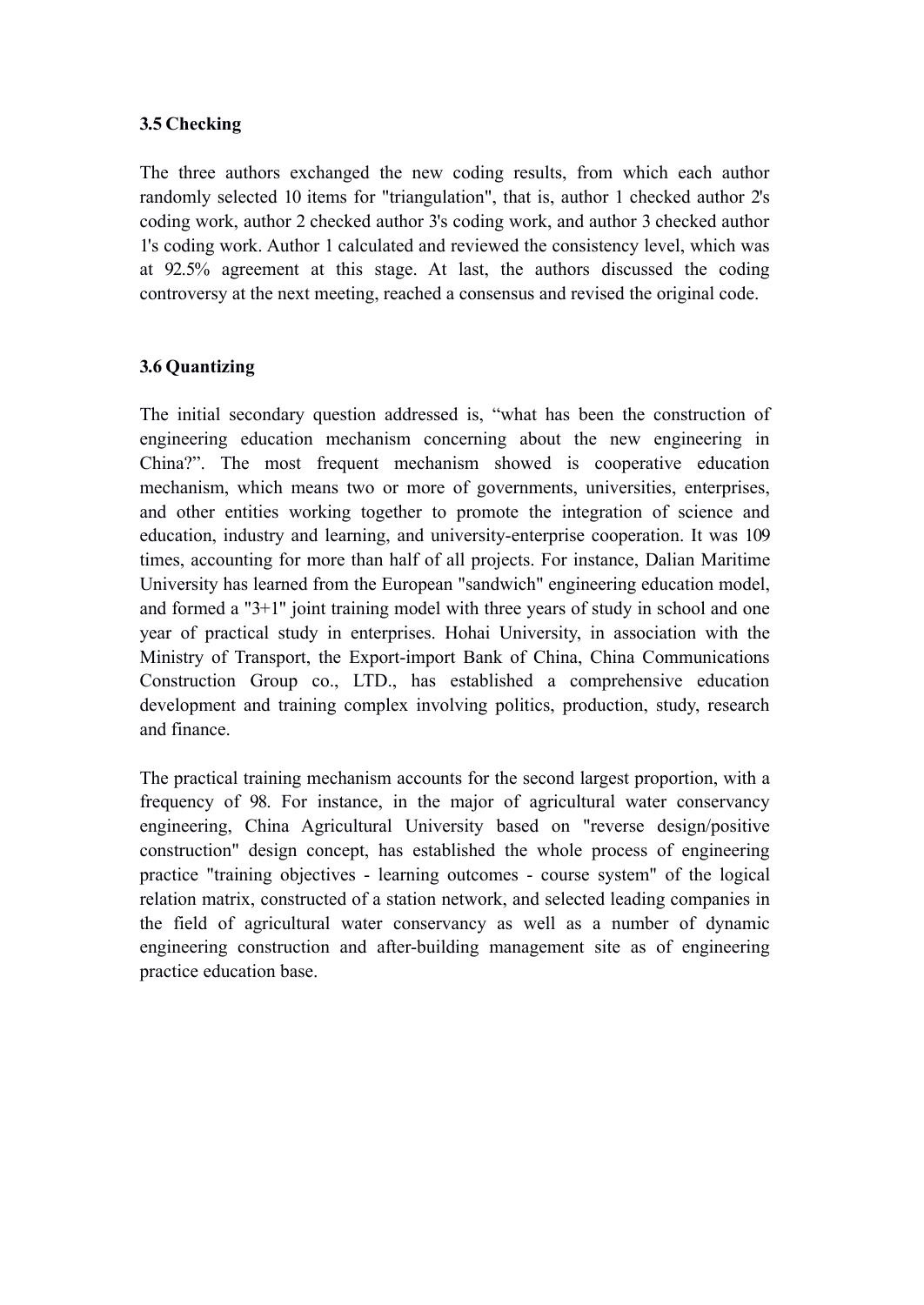| Item                                        | Description                                                                                                                                                                                           | N   | $\%$  |
|---------------------------------------------|-------------------------------------------------------------------------------------------------------------------------------------------------------------------------------------------------------|-----|-------|
| Resource sharing<br>mechanism               | Optimize the allocation of campus resources, promote<br>the use of online resources, and actively obtain social<br>resources                                                                          | 62  | 30%   |
| Practical training<br>mechanism             | Engineering practice education system and practice<br>platform construction oriented to new engineering;<br>innovation and entrepreneurship education into new<br>engineering construction            | 98  | 47%   |
| Competitive<br>incentive<br>mechanism       | Subsidy for excellent students and performance<br>incentive for teachers; subject competition and<br>engineering training competition                                                                 | 16  | 8%    |
| Cross cultivating<br>mechanism              | A new type of interdisciplinary integration of<br>institutions and cross-integration of engineering<br>personnel training                                                                             | 92  | 44%   |
| Uniting<br>cultivating<br>mechanism         | Combination of major and minor major; combination<br>of general and professional courses; cultivating<br>combination of undergraduate and graduate students                                           | 39  | 19%   |
| Cooperative<br>education<br>mechanism       | Governments, universities, enterprises and other<br>entities working together to promote the integration of<br>science and education, industry and learning, and<br>university-enterprise cooperation | 109 | 53%   |
| Organization and<br>management<br>mechanism | University leading and working groups; Expert<br>advisory board                                                                                                                                       | 16  | $8\%$ |
| Evaluation and<br>assessment<br>mechanism   | Engineering education certification and talent training<br>quality standards, teacher evaluation standards and<br>professional evaluation system for emerging<br>engineering                          | 73  | 35%   |
| Faculty<br>construction<br>mechanism        | Double-professionally-titled teachers and double<br>tutorial system                                                                                                                                   | 36  | 17%   |
| International<br>cooperation<br>mechanism   | Student international exchange and international joint<br>training; international education alliance                                                                                                  | 27  | 13%   |

| Table 3. Typical mechanism constructed coding data |  |  |
|----------------------------------------------------|--|--|
|                                                    |  |  |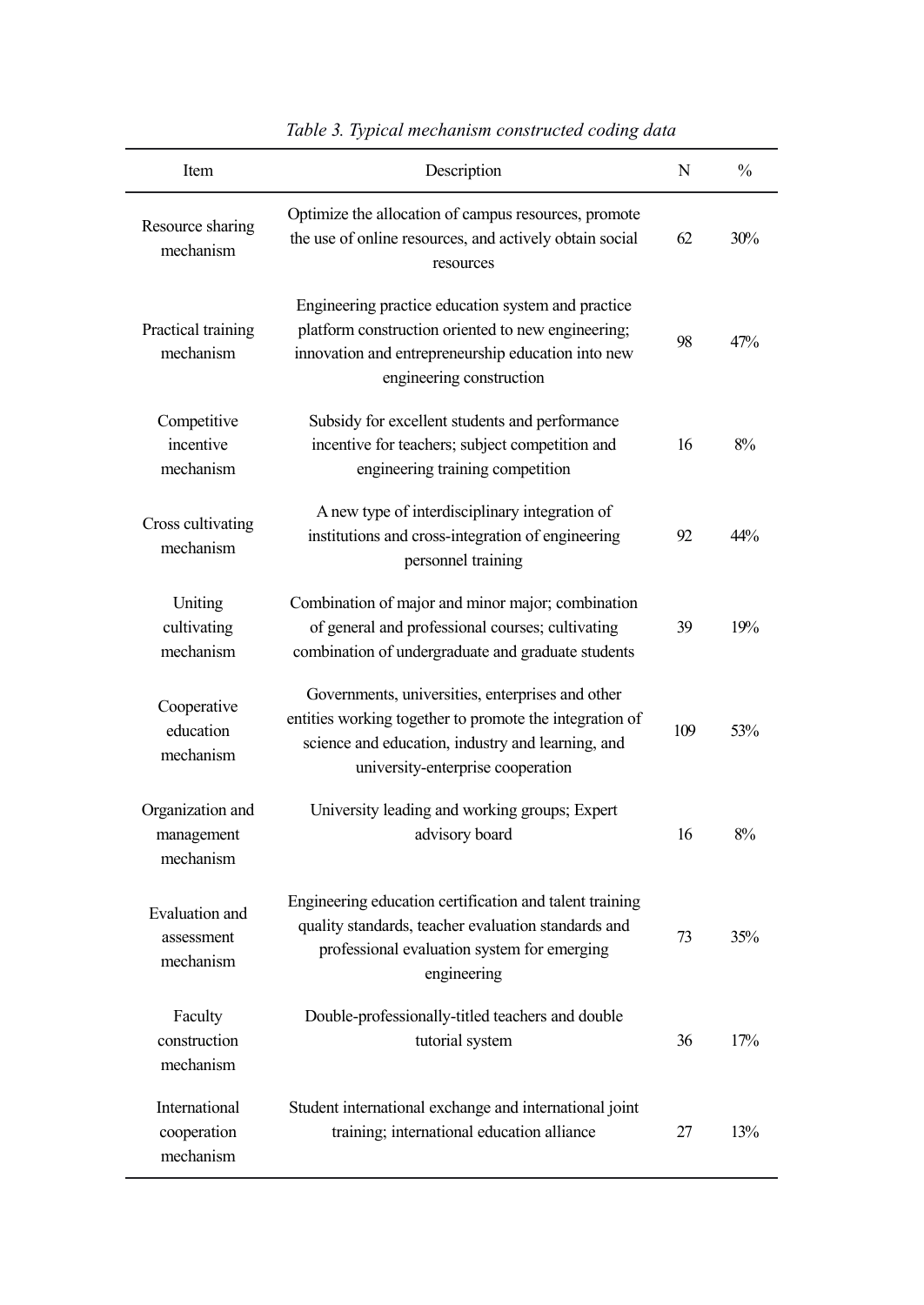Another question addressed is, "Which aspects of the new engineering research and practice project of top engineering university group pay most attention to cultivate students' abilities?". The most frequent ability illustrated here is soft ability, which is mentioned in almost all projects. The connotation of soft ability is relatively extensive, including professional ethics and social responsibility awareness, expression ability, management ability, international vision, collaboration ability, engineering leadership ability, humanistic and social quality, communication ability, and international competitiveness. For instance, University of Electronic Science and Technology of China's "construction of challenging learning and research teaching system, engineering practice and innovation ability training into the whole process" and Beijing Jiaotong University's "School of intelligent traffic big data" puts forward the requirements on students' ability to solve complex engineering problems.

| Item              | Description                                                          | N   | $\frac{0}{0}$ |
|-------------------|----------------------------------------------------------------------|-----|---------------|
| Professional      | Scientific research ability, basic theoretical ability, professional | 66  | 32%           |
| basic ability     | technical ability                                                    |     |               |
| Practical ability | Tool use ability, engineering practice ability                       | 106 | 51%           |
| Systematic        | Systematic thinking ability, comprehensive ability, cross-border     |     |               |
| thinking ability  | integration ability, interdisciplinary thinking ability, engineering | 154 | $74\%$        |
|                   | thinking ability, ability to solve complex engineering problems      |     |               |
|                   | Professional ethics and social responsibility awareness,             |     |               |
|                   | expression ability, management ability, international vision,        |     |               |
| Soft ability      | collaboration ability, engineering leadership ability, humanistic    | 200 | 97%           |
|                   | and social quality, communication ability, international             |     |               |
|                   | competitiveness                                                      |     |               |
| Engineering       | Critical thinking ability, thinking judgment and analysis ability,   |     |               |
| innovation        | innovation and entrepreneurship ability, engineering innovation      | 176 | 85%           |
| ability           | spirit                                                               |     |               |
| Computational     | Engineering design ability, computational thinking ability           |     |               |
| ability           |                                                                      |     | 10%           |
| Active learning   | Lifelong learning ability, adaptability, learning and application    | 63  | 30%           |
| ability           | ability                                                              |     |               |

*Table 4. Typical ability characteristics coding data*

The rest questions are about disciplines of new engineering in China. The two research questions, "Which traditional majors are more concerned about?", and "Which new majors does the program focus on?", are discussed together here. We define the traditional engineering disciplines as machinery, electrical, civil engineering, and chemical engineering represented by a long history of development. On the whole, the construction of this kind of disciplines is based on the transformation and upgrading of the traditional engineering major, which is basically unchanged, or the new engineering that is constructed through the cross integration with other disciplines, the expansion of connotation, the transformation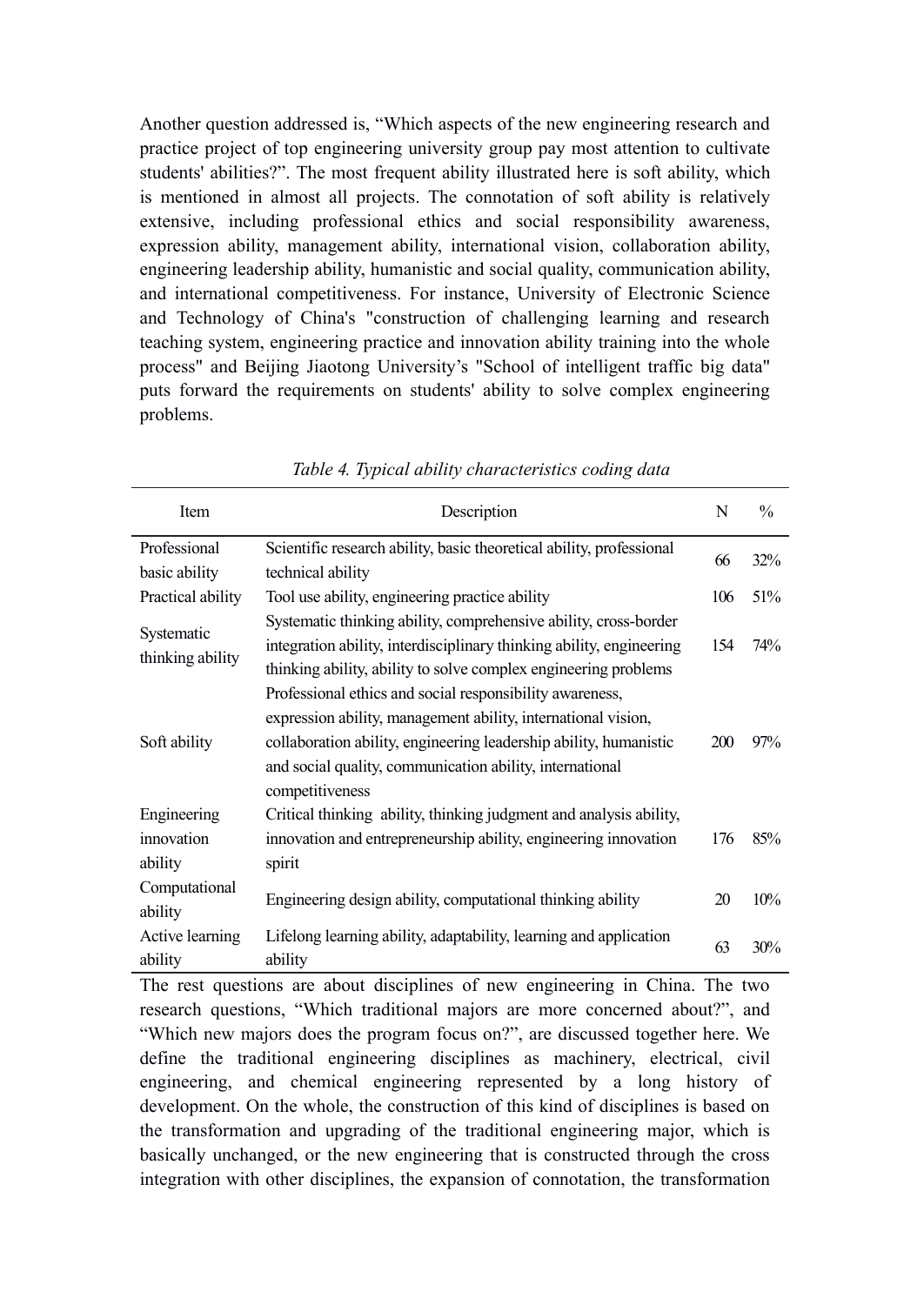or improvement of training objectives and standards, and the reform and innovation of training mode. Emerging engineering disciplines is defined as a new and unprecedented new discipline. It mainly refers to a discipline that is bred, extended, and expanded from other non-engineering disciplines, such as applied science and other basic disciplines, and is oriented to the development of new technologies and new industries in the future. These disciplines not only give birth to a batch of new technologies represented by new energy, new materials, and biological sciences, but also give birth to a batch of new industries represented by photovoltaic, lithium ion battery, and genetic engineering. The classification of majors also refers to the notification document of "new engineering research and practice project" issued by the Ministry of Education.

Table 5 shows the results of the classification of disciplines in the projects. The total number of traditional engineering disciplines is 104, while the total number of new engineering disciplines is only 32.According to our coding results, traditional engineering disciplines and emerging engineering disciplines have different priorities. Traditional engineering disciplines pay more attention to multi-party collaborative education, innovation and entrepreneurship training, the integration of this research, and personalized talent training, etc. Emerging engineering disciplines pay more attention to the construction of new majors based on cross integration, and thus they pay more attention to cross cultivation mechanism, collaborative cultivation mechanism, and evaluation mechanism. It is worth noting that the total number of traditional engineering projects and emerging engineering projects is not the total number of the 207 projects, because there are still some top-level design projects in the projects, such as the "new engineering talent training quality standard research under the background of new engineering construction" of East China University of Science and Technology. Another example is Beihang University's "research and practice of training new senior engineering talents integrated with this research" project, which does not aim at a specific major, but carries out the design of talent training programs for multiple majors such as microelectronics engineering, cyberspace security and biomedical engineering.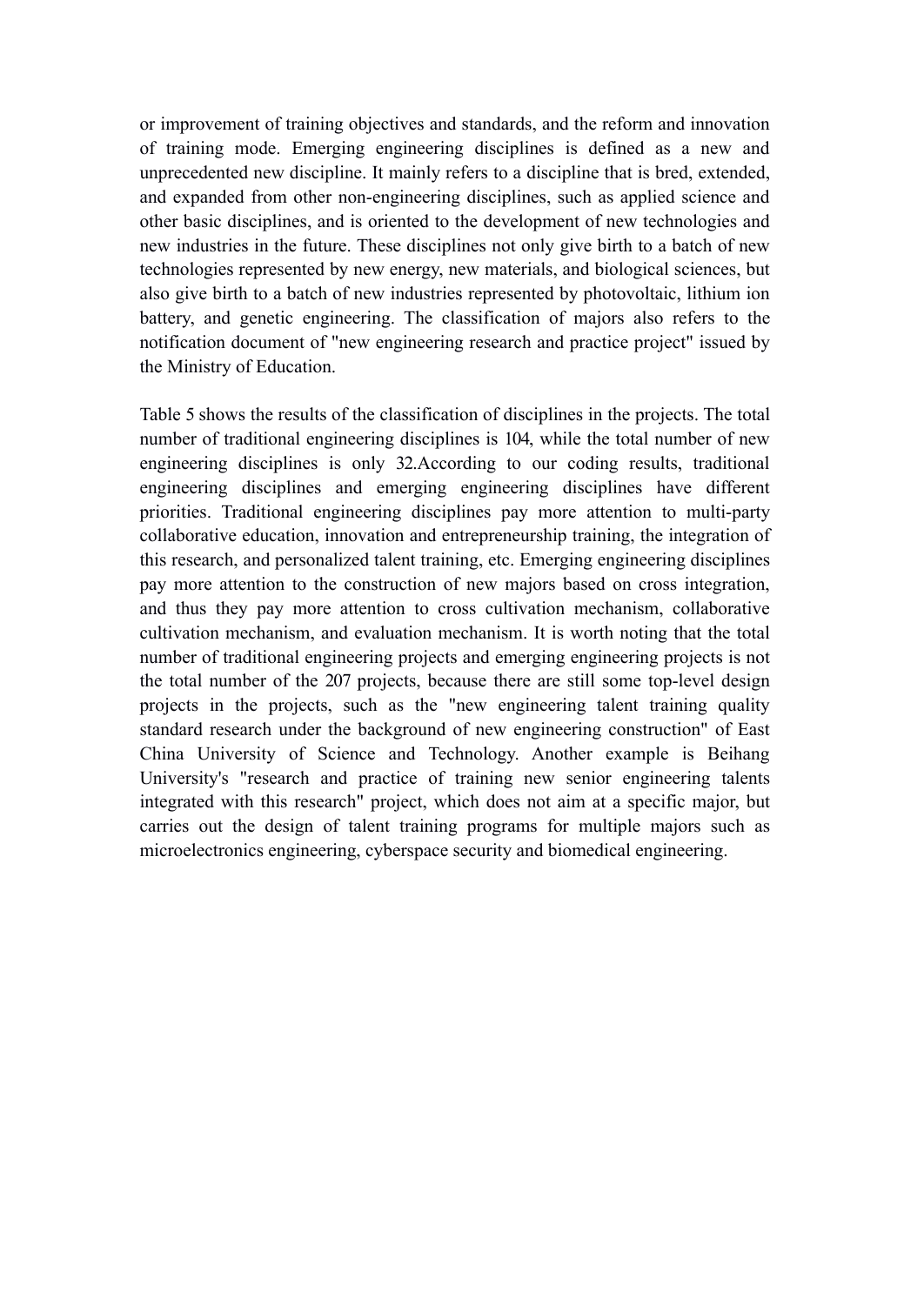| Item                    | Disciplines                                            | N              | $\frac{0}{0}$ |
|-------------------------|--------------------------------------------------------|----------------|---------------|
| Emerging<br>engineering | Artificial intelligence                                | 8              | $4\%$         |
|                         | Intelligent manufacturing                              | 6              | 3%            |
|                         | Big data                                               | 5              | $2\%$         |
| disciplines             | New materials engineering                              | 4              | $2\%$         |
|                         | New bioengineering                                     | $\overline{2}$ | $1\%$         |
|                         | Electronic Information& technology of Instrumentations | 17             | 8%            |
|                         | Mechanical engineering                                 | 15             | $7\%$         |
|                         | Aviation and space & traffic transportation            | 13             | 6%            |
|                         | Mining engineering $\&$ geology $\&$ geomatics         | 12             | 6%            |
| Traditional             | Civil engineering & oceaneering                        | 12             | 6%            |
|                         | Computer engineering $&$ Software engineering          | 11             | $5\%$         |
| engineering             | Energy engineering $&$ electrical engineering          | 9              | $4\%$         |
| disciplines             | Environmental engineering & Light chemical Engineering | 6              | 3%            |
|                         | Food engineering & agriculture and forestry            | 4              | $2\%$         |
|                         | chemical engineering                                   | 4              | $2\%$         |
|                         | Safety engineering & Armament technology               | 3              | $1\%$         |
|                         | Automation                                             | $\overline{2}$ | $1\%$         |

### *Table 5. Typical discipline characteristics coding data*

### **3.7 Identifying**

### (1)Large commonality in the projects

As can be seen from the coding results, both the most concerned mechanisms and the most mentioned talent abilities have higher frequency. In the process of coding, we also find that there is some overlap in the text writing of many projects. On one hand, it helps us find out what Chinese engineering educators are most concerned about the construction of new engineering. On the other hand, it also shows the convergence of Chinese engineering education in strategic development, that is, similar development positioning and mutual imitation. From the perspective of new institutionalism, in order to survive and develop, the external form, internal structure, and operation mode of an organization will be forced and induced by the environment to converge, which is the manifestation of the organization's pursuit of legitimacy. The phenomenon of convergence of engineering education in Chinese universities in the popularization stage is the instinctive response of universities to seek legitimacy in the fierce competition and uncertain environment.**[19]** Universities, as actors, are easy to imitate other successful universities when the goals are vague and the environment is uncertain, thus leading to the convergence of colleges and universities.**[20]** In particular, engineering superior universities have a good foundation of engineering subjects and strong abilities, and are more likely to compete with each other and imitate each other.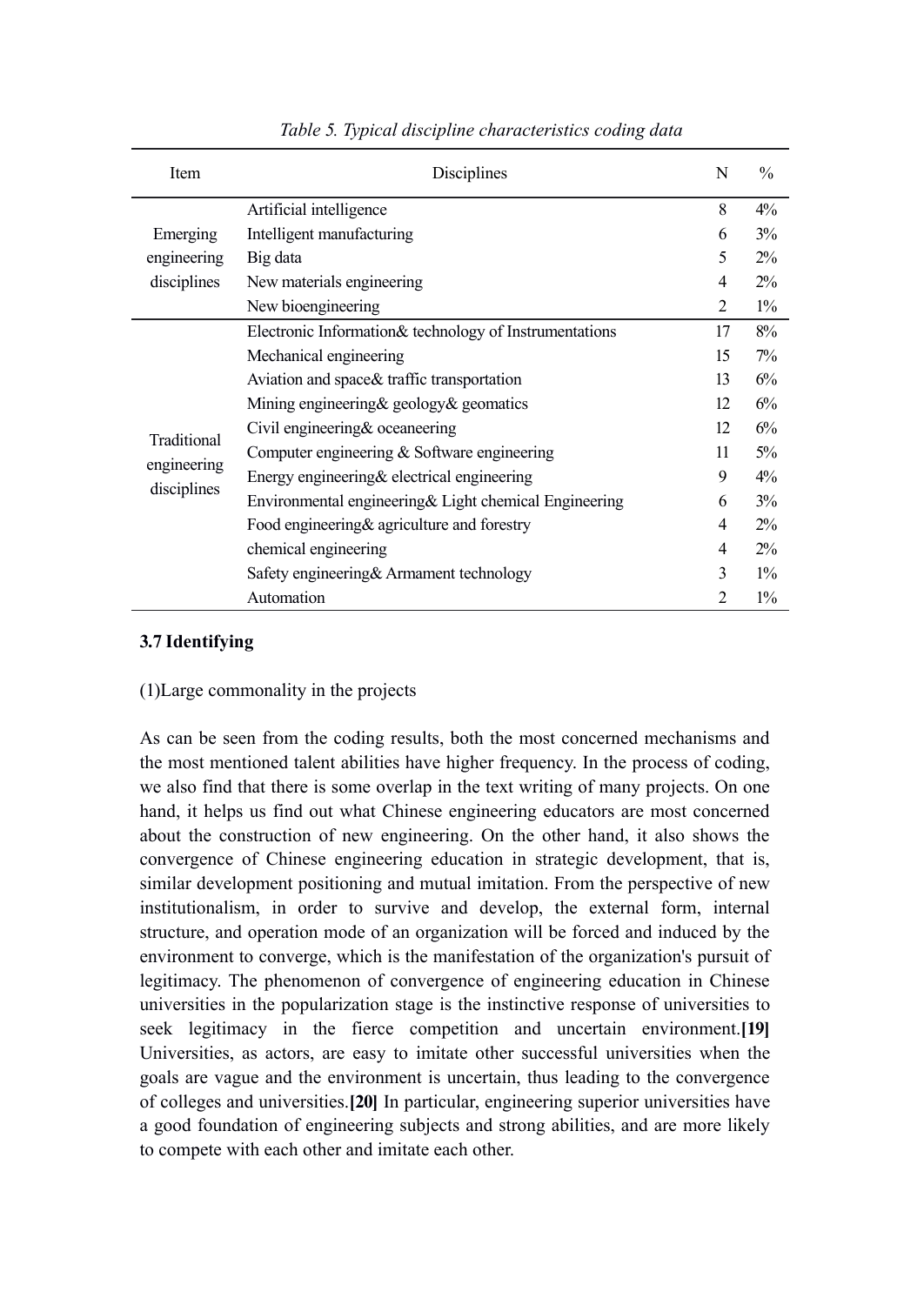## (2)Attention attracted in the integration of industry and education

Industry-education integration is the word most programs mentioned. In recent years, China has regarded the integration of industry and education as one of its development priorities. On October 10, 2019, China published the national pilot implementation plan for the integration of industry and education, which requires the organic connection of education chain, talent chain, industrial chain, and innovation chain, and the formation of an innovative mechanism for the integration of industry and education in higher education.**[21]** In fact, the integration of production and education is reflected in many mechanisms, such as the "university + enterprise" double tutor system in the faculty construction mechanism; the practice platform, practice base and laboratory of university-enterprise co-construction in the practice training mechanism; the enterprise to provide some modules such as courses in the resource sharing mechanism. However, the implementation of industry-education integration in our project is quite different. Some projects have carried out clear demonstration and analysis of industrial demand, which can reflect the industrial demand of countries and regions and the development trend of national industry in the future, while other projects only falsely mentioned "to meet the needs of local industries". There was no specific demonstration and analysis on the industries where the universities were located, which could not reflect the matching between professional construction and industrial development. In addition, the implementation of enterprise participation also differs. For example, the project of "exploration and practice of new engineering specialty construction of materials for life and health needs" of Beijing University of chemical technology lists 15 cooperative enterprises. These enterprises cooperate with each other in the form of enterprise mentors and divide the types of mentors, such as enterprise mentors regulated by laws and regulations, enterprise mentors of medical materials, and enterprise mentors of biological elastomers. However, some projects simply mentioned the need for industry-university cooperation. For example, one project only mentioned "the close integration of professional cultivation process and industrial production", but did not explain specific plans and measures.

## **4 Conclusion**

### **4.1 Research findings**

We use a method of system review to analyze 207 projects of top engineering universities in China's new engineering research and practice project, discussed the common mechanisms and students' abilities Chinese engineering educators are most concerned about, as well as different characteristics traditional engineering disciplines and emerging engineering disciplines focus on. The conclusion shows that: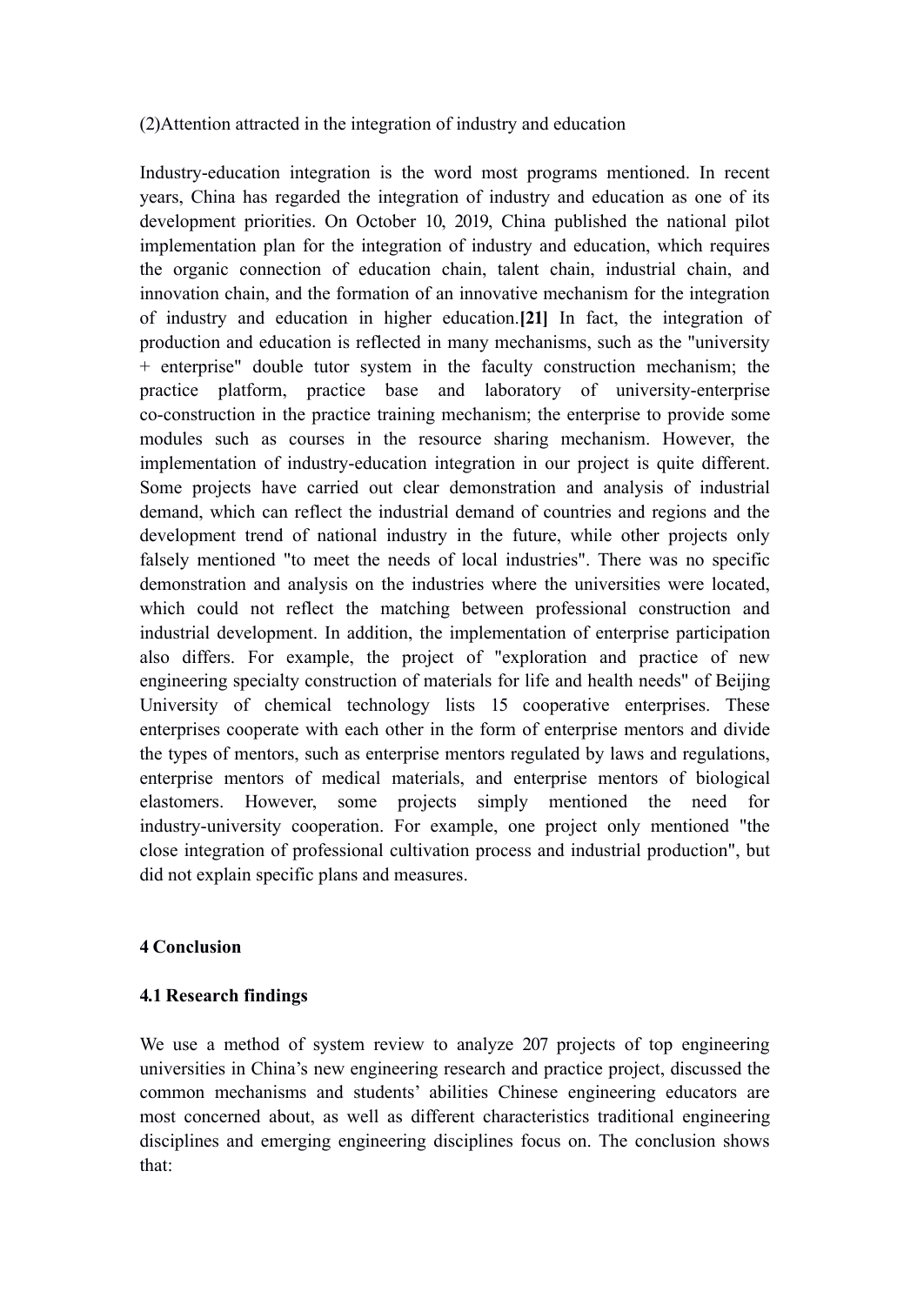(1) Under the background of new engineering construction, the common features of construction schemes arise. In terms of mechanism construction, cooperative education mechanism, practical training mechanism, and cross cultivating mechanism are the most mentioned, which the frequency is 109, 98 and 92 times respectively. The integration of industry and education is the most concerning issue in the top engineering universities, and has gradually developed into school-enterprise cooperation colleges, innovation practice base, university-enterprise co-built laboratories and other more abundant forms.

(2) In terms of talent cultivation, the concept of "top innovative talents" has been mentioned for the most times. In terms of talent abilities, soft ability receives great attention and is mentioned 200 times, accounting for 97% of the total text. Engineering innovation ability and systematic thinking ability are also widely concerning, which are mentioned 176 times and 154 times respectively. The improvement of soft abilities should be reflected in the teaching modules of engineering education rather than in the form of specialized courses.

(3) In terms of discipline construction, top engineering university group have begun to promote the construction of interdisciplinary and emerging disciplines, and a number of construction schemes for emerging disciplines have begun to emerge, mainly focusing on the direction of artificial intelligence, intelligent manufacturing, and big data, covering 8, 6 and 5 projects respectively. On the discipline category distribution, most of the construction plans are aimed at the transformation of traditional engineering disciplines such as machinery, electricity, civil engineering, and chemistry, among which electronic information has the largest number with 17 items, and machinery and transportation were next, with 15 and 13items respectively. Both traditional engineering and emerging engineering pay great attention to the construction of courses, but traditional engineering pays more attention to the cultivation of multi-party cooperation, cultivating innovation and entrepreneurship ability, while emerging engineering pays more attention to the construction of new majors based on cross integration.

(4) Some problems are also summarized in the coding analysis process: The overall design of the project lacks innovation and characteristics, and many construction schemes are similar or even copied. In general, the design of the project lacks theoretical support and top-level design, and even lacks teaching in accordance with local conditions and aptitude. It fails to effectively combine the advantages of universities and disciplines to serve local industries and truly show its characteristics. For some of the key industrial construction projects planned in the national planning policy file such as "Made in China 2025", "guideline on emerging sectors of strategic importance during the 13th Five-Year Plan period (2016-20) ", such as energy conservation, environmental protection, new materials and high-performance medical equipment, and other disciplines corresponding almost no subject construction and industry fails to realize the coordinated development,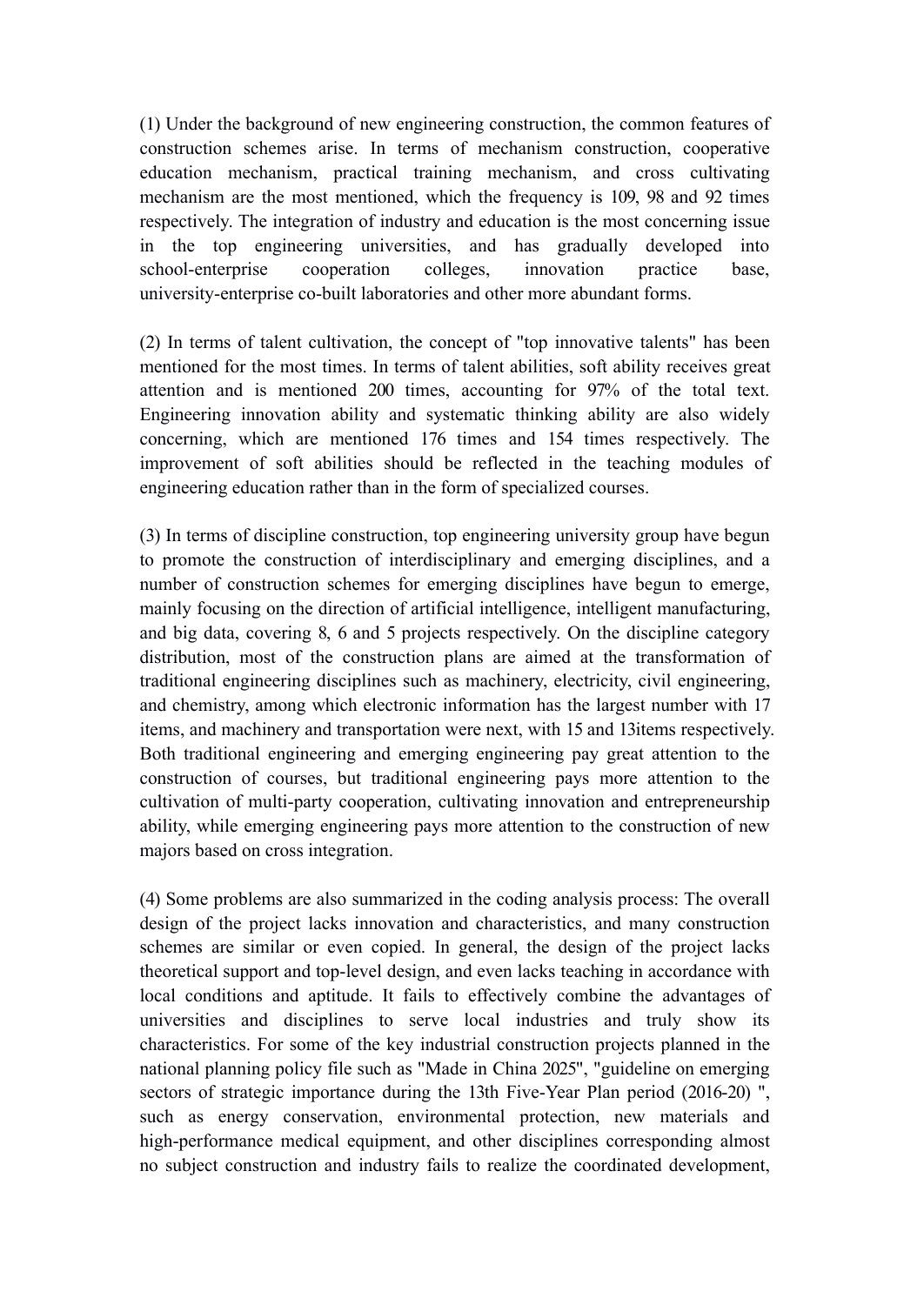and thus it is difficult to form a long-term, sustainable industry-academic cooperation mechanisms.

# **4.2 Policy suggestion**

we put forward the following suggestions to improve the construction in the second round of the new engineering research and practice projects:

(1)The application of the second batch of new engineering research and practice projects should be strictly checked, and the requirements for the application of personnel training program homogenization, obsolete curriculum system construction, and unclear industry-university-research cooperation mode should be revised or not approved. The application should strive for the characteristics and diversification of the projects.

(2)Encourage top engineering universities to aim at the future technology and industrialization of pilot build college, such as robotics institute, institute of big data. Top engineering universities should promote engineering education resources to service the discipline convergence need of the regional leading industry and characteristic industry, gradually build system of disciplines compatible with national and regional economic development.

(3) Universities and enterprises should strengthen interaction. It is suggested that universities should conduct analysis of industrial demand in the early stage of the projects, especially the localization and personalized customization of subsequent project construction plans based on their own disciplinary advantages and local industrial structure. The government should issue relevant teacher standards for enterprise teachers, stipulate the entry threshold, and supplement by online guidance to improve the teaching quality of enterprise teachers.

## **4.3 Limitations and future research**

There are 2 limitations in this study:

(1)This study is aimed at the project application documents of the top engineering universities. Without the tracking data of the follow-up of the project, it is impossible to dynamically show the construction status of the first round of new engineering research and practice projects in China.

(2)The coding analysis in the study is only a preliminary exploration of the content of the project declaration, but fails to demonstrate the more specific situation of industry-university-research cooperation, innovation and entrepreneurship, and teacher construction, etc..Further research and analysis still need more professional coding software and a larger workload to support.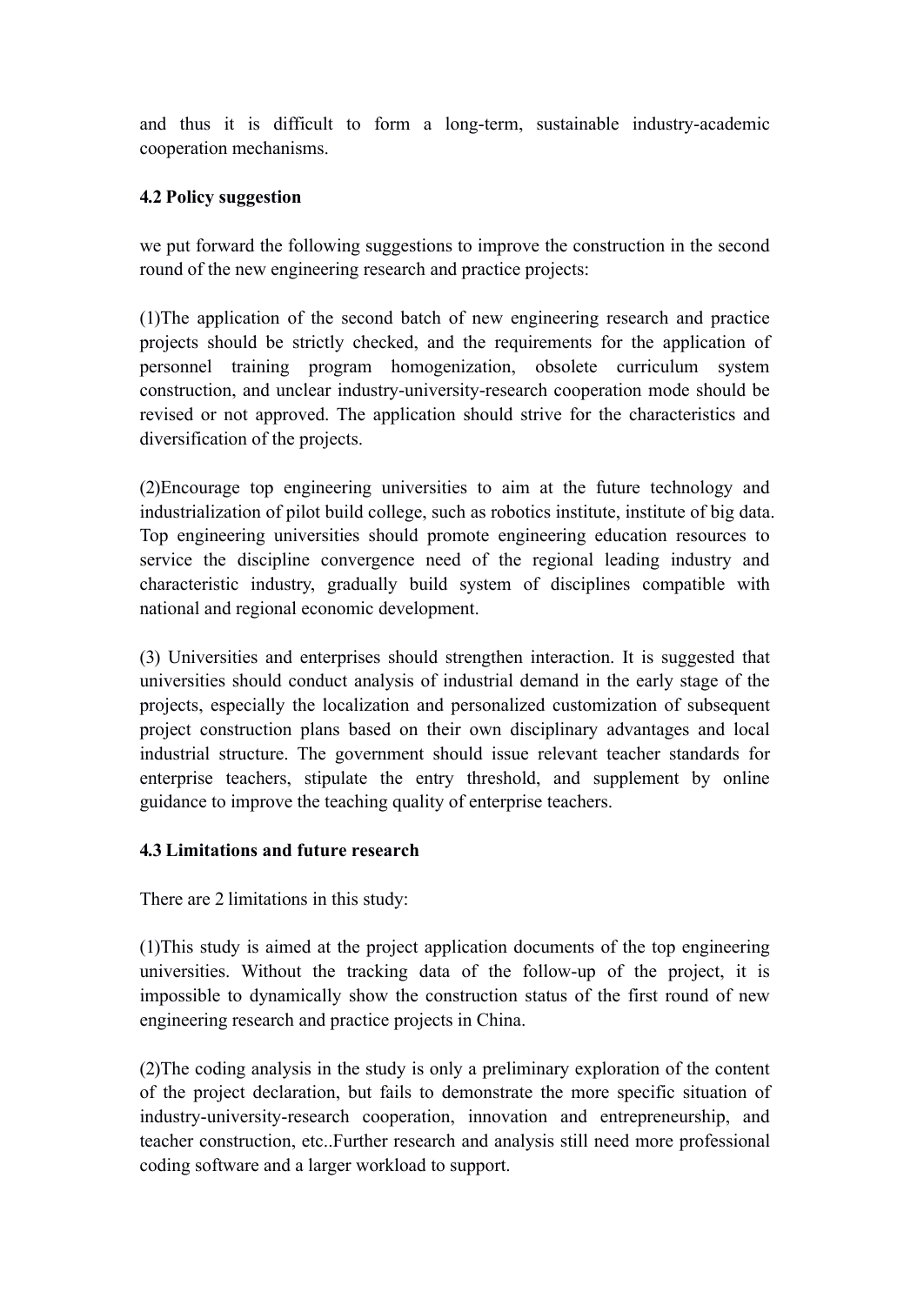### **References**

[1] Xiaodong Z, Tuoyu L. China's Strategy of Constructing a Powerful Country of Engineering and the Reform of Engineering Education[J]. Research on Higher Engineering Education, 2016(3): 9-14. (in Chinese)

[2] Min Y, Hanbing K. Emerging engineering education: from idea to action[J]. Research on Higher Engineering Education, 2018(1): 24-31. (in Chinese)

[3] "New Engineering" construction("Fudan Consensus")[J]. Research on Higher Engineering Education, 2017(1): 10-11. (in Chinese)

[4] Tuoyu L, Jincheng S. Review and prospect of emerging engineering education based on "4W1H" analytical framework[J]. Research on Higher Engineering Education, 2018(4): 29-39. (in Chinese)

[5] Fei L, Wei Z. Theoretical construction and characteristic analysis of higher engineering education system[J]. Research on Higher Engineering Education, 2019(5): 180-186. (in Chinese)

[6] Feisel L D, Rosa A J. The role of the laboratory in undergraduate engineering education[J]. Journal of Engineering Education, 2005, 94(1): 121-130.

[7] Rottmann C, Sacks R, Reeve D. Engineering leadership: Grounding leadership theory in engineers' professional identities[J]. Leadership, 2015, 11(3): 351-373.

[8] Cropley D H. Promoting creativity and innovation in engineering education[J]. Psychology of Aesthetics, Creativity, and the Arts, 2015, 9(2): 161.

[9] Baojun F, Min C. Influencing factors of the engineering undergraduate teaching quality based on students' satisfaction[J]. Journal of Higher Education, 2010(6): 78-83. (in Chinese)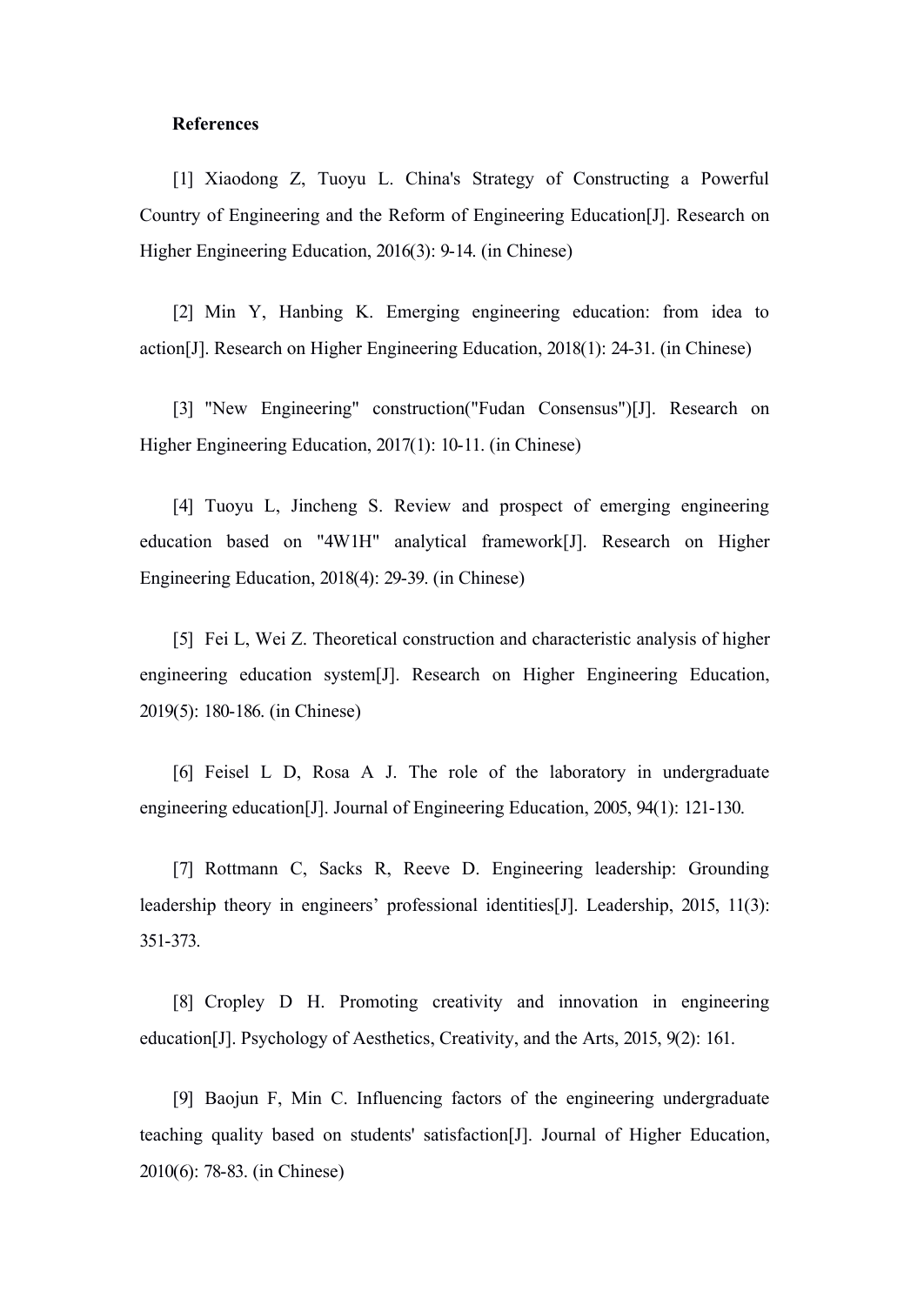[10] Xiang F. The training of engineering talents in universities under the background of new engineering education[J]. Education Review, 2017(12): 17-22. (in Chinese)

[11] New engineering disciplines construction: a updated Version of "the Plan" for Educating and Training Outstanding Engineering" with a Strong Effort. [J]. Research on Higher Engineering Education, 2017(3): 7-14. (in Chinese)

[12] Wei Z, Zhengze L. "Intelligent science and technology" leads the development trend of engineering education[J]. Research on Higher Engineering Education, 2017(1): 123-126. (in Chinese)

[13] "New Engineering" construction course("Tianjin University Action")[J]. Research on Higher Engineering Education, 2017(2): 24-25.

[14] "New Engineering" construction guidance("Beijing Guidance")[J]. Research on Higher Engineering Education, 2017(4): 20-21.

[15] Borrego M, Foster M J, Froyd J E. Systematic literature reviews in engineering education and other developing interdisciplinary fields[J]. Journal of Engineering Education, 2014, 103(1): 45-76.

[16] Hess J L, Fore G. A systematic literature review of US engineering ethics interventions[J]. Science and engineering ethics, 2018, 24(2): 551-583.

[17] Jun Z, Bo P. On reform texts of postgraduate training mechanism[J]. Research in Teaching, 2010(3): 18-22. (in Chinese)

[18] Guodong L, Yan Z. Research on the path of training engineering talents based on grounded theory[J]. Research on Higher Engineering Education, 2018(5): 58-64. (in Chinese)

[19] Binqi Wang. Institutional isomorphism in China's higher education: a